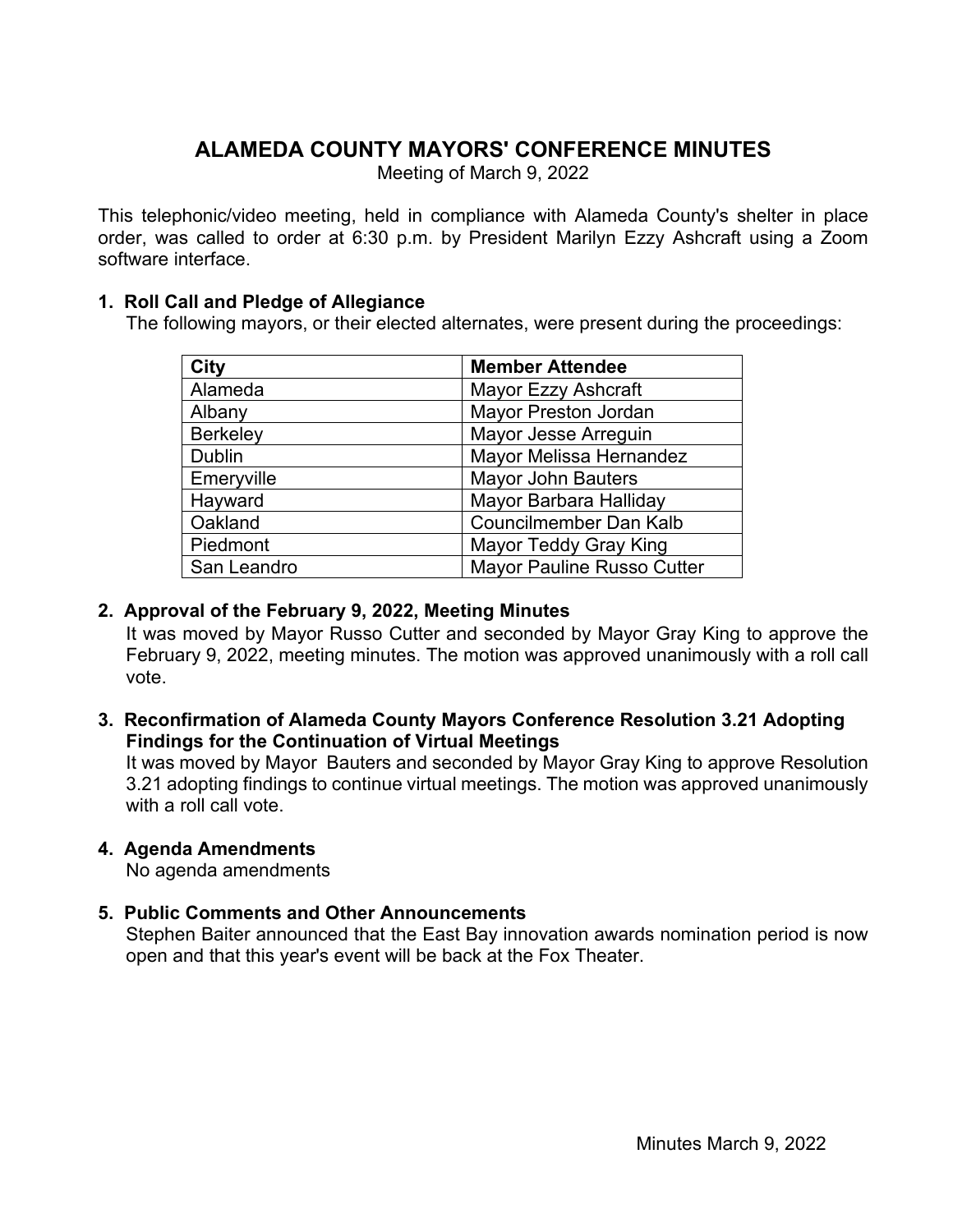# **6. Member Reports on Regional Activities and Committees**

Mayor Arreguin reported that the Association of Bay Area Governments (ABAG) and the Metropolitan Transportation Commission (MTC) joint Executive Board discussed transitoriented communities at its most recent meeting.

Mayor Russo Cutter reported on the recent US Conference of Mayors meeting held in Miami, Florida.

## **7. Appointments to Regional Boards and Call for Applications**

President Ezzy Ashcraft announced that the Nominating Committee made recommendations on all appointments included on its agenda and opened the floor for comments/nominations. Seeing no nominations, it was moved by Mayor Gray King and seconded by Mayor Russo Cutter that the Alameda County City Selection Committee membership accept the Nominating Committee's recommendation to reappoint Mayor John Bauters to the Bay Area Air Quality Management District Board of Directors for a term of two years commencing in April 2022. The motion was approved unanimously with a roll call vote.

#### **8. League of California City Reports, Legislative Updates and Actions**

Samantha Caygill, Regional Public Affairs Manager, East Bay Division, League of California Cities (League), provided an update on the state's legislative activities, including AB 2802, AB1616 training, and SB5. She also indicated that the League's East Bay Division will be having its first in-person meeting on March , 2022, at Faz Restaurant in Danville.

#### **9. Meeting Presentation**

Sabrina Landreth, General Manager, East Bay Regional Park District (Park District), utilized a PoperPoint presentation to provide an overview of the Park District. She highlighted its 94% user approval rating, recently completed and planned improvements, annual usage, virtual classes, and initiatives, including expanding efforts to reach the region's diverse population.

Sabrina Landreth addressed a question from Mayor Jordan.

Lauri McFadden, EMS Director, Alameda County, provided an update on current Falck Ambulance service levels and the EMS redesign effort to date. Laurie was joined by Colleen Chawla, Director, Alameda County Health Care Services. Laurie McFadden stated that Falck is now generally in compliance with its contract and detailed some outstanding issues in various service areas. Lauri McFadden outlined the EMS redesign process and outcomes, including equitable access, fiscal responsibility, sustainability, and appropriate destinations for all patients. She stated that the EMS redesign will be built into a request for proposals to select a service provider beginning in 2024.

Laurie McFadden answered questions from councilmember Kalb and mayors Gray King, Jordan, Russo Cutter, Hernandez, and Halliday.